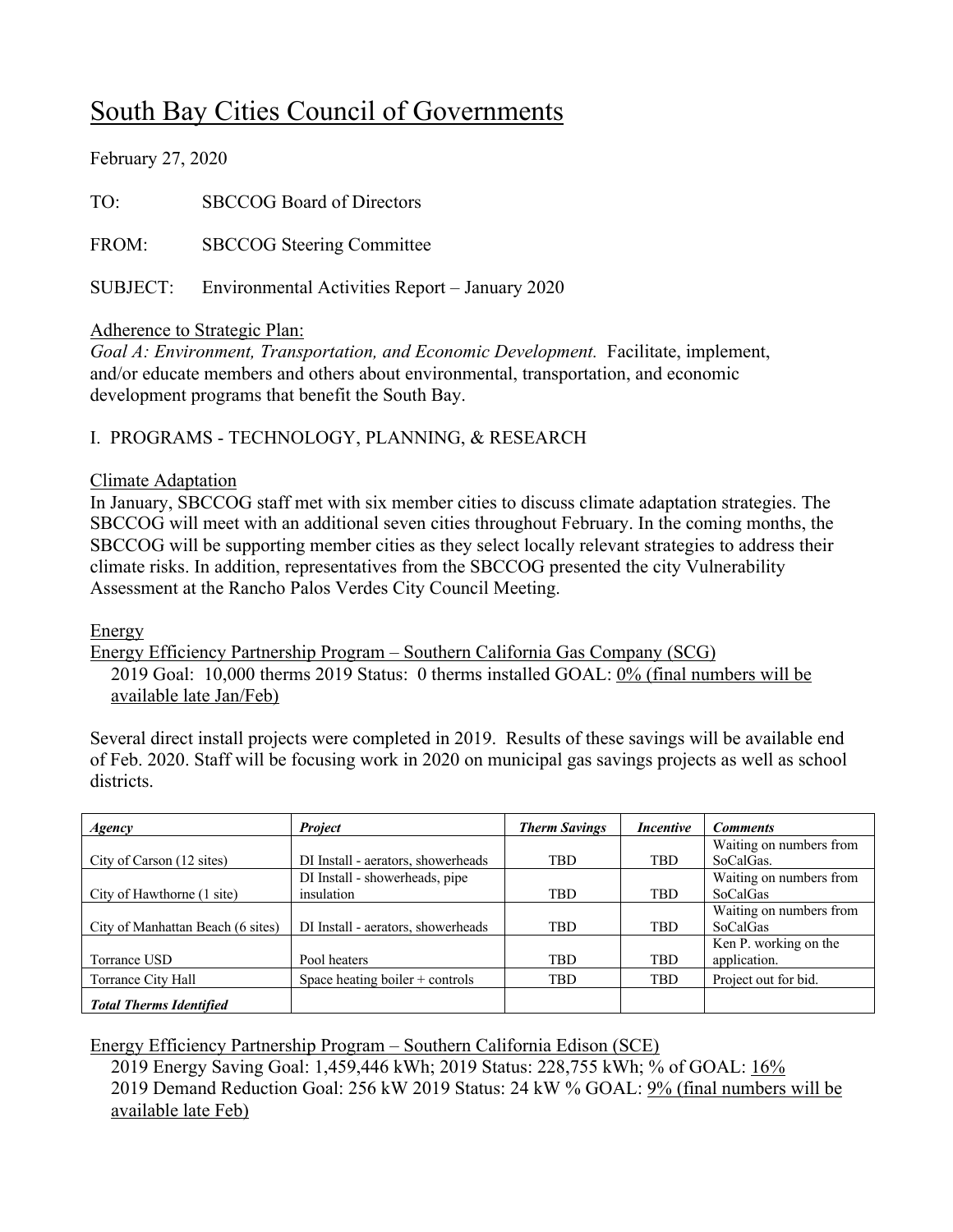Staff is working with Edison to obtain final savings figures. Several projects finished in Dec. 2020, but this information will not be finalized until late February 2020. Below is estimated savings.

| <b>City</b>                                                                                                                                                                                                                                                                                                                            | <b>Current ELP</b><br><b>Tier Level</b> | <b>Energy Efficiency Measures (EEMs)</b> | <b>Estimated</b><br><b>Completion Date</b> | <b>Estimated kWh</b><br>savings | <b>Estimated</b><br>Incentive (\$) |  |  |
|----------------------------------------------------------------------------------------------------------------------------------------------------------------------------------------------------------------------------------------------------------------------------------------------------------------------------------------|-----------------------------------------|------------------------------------------|--------------------------------------------|---------------------------------|------------------------------------|--|--|
| Cities need to implement projects as soon as possible as SCE funding is continuingly in transition; however, if<br>projects are in progress and are scheduled to be completed in 2019, SCE is committed to complete their funding<br>obligations as long as the city also meets all of their project requirements including deadlines. |                                         |                                          |                                            |                                 |                                    |  |  |
| Carson                                                                                                                                                                                                                                                                                                                                 | Platinum                                | <b>LED</b> Streetlights                  | O4/19                                      | 588,596                         | \$234,752                          |  |  |
|                                                                                                                                                                                                                                                                                                                                        |                                         | <b>LED Sports Lighters</b>               | Q4/19                                      | 733,452                         | \$124,687                          |  |  |
| El Segundo                                                                                                                                                                                                                                                                                                                             | Gold                                    | <b>Exterior LED Lighting</b>             | Q4/19                                      | 184,396                         | \$31,347                           |  |  |
| Gardena                                                                                                                                                                                                                                                                                                                                | Gold                                    | Exterior & Interior Lighting             | Q4/19                                      | 78,125                          | \$13,281                           |  |  |
| Hawthorne                                                                                                                                                                                                                                                                                                                              | Platinum                                | <b>Exterior LED Lighting</b>             | Q4/19                                      | 194,254                         | \$38,851                           |  |  |
| Hermosa Beach                                                                                                                                                                                                                                                                                                                          | Platinum                                | <b>Exterior LED Lighting</b>             | Q4/19                                      | 29,574                          | \$5,915                            |  |  |
| Inglewood                                                                                                                                                                                                                                                                                                                              | Platinum                                | Chiller VFD/HVAC Controls                | Q4/19                                      | 238,000                         | \$63,645                           |  |  |
|                                                                                                                                                                                                                                                                                                                                        |                                         | <b>Exterior LED Lighting</b>             | Q4/19                                      | 477,067                         | \$81,101                           |  |  |
| Manhattan Beach                                                                                                                                                                                                                                                                                                                        | Platinum                                | <b>LED Sports Lighters</b>               | Q4/19                                      | 305,597                         | \$61,119                           |  |  |
|                                                                                                                                                                                                                                                                                                                                        |                                         | Streetlights (LS-1 to LS-2 conversion)   | Q4/19                                      | 517,922                         | \$103,584                          |  |  |
| Palos Verdes Estates                                                                                                                                                                                                                                                                                                                   | Platinum                                | <b>LED</b> Lighting                      | Q4/19                                      | 33,739                          | \$7,240                            |  |  |
| Rancho Palos Verdes                                                                                                                                                                                                                                                                                                                    | Platinum                                | LED LS-1 to LS-2 Conversion              | Q4/19                                      | 557,976                         | \$240,992                          |  |  |
| Redondo Beach                                                                                                                                                                                                                                                                                                                          | Gold                                    | <b>Exterior LED Lighting</b>             | Q4/19                                      | 381,513                         | \$64,857                           |  |  |
|                                                                                                                                                                                                                                                                                                                                        |                                         | <b>LED</b> Lighting                      | Q4/19                                      | 42,311                          | \$7,193                            |  |  |
| <b>Rolling Hills</b>                                                                                                                                                                                                                                                                                                                   | Gold                                    | <b>LED</b> Lighting                      | Q4/19                                      | 9,000                           | N/A                                |  |  |
| Torrance                                                                                                                                                                                                                                                                                                                               | Platinum                                | <b>Exterior LED Lighting</b>             | Q2/20                                      | 841,894                         | \$143,122                          |  |  |
|                                                                                                                                                                                                                                                                                                                                        |                                         | Interior LED Lighting                    | Q2/20                                      | 837,954                         | N/A                                |  |  |
|                                                                                                                                                                                                                                                                                                                                        |                                         | VFD & Pump Motor                         | Q4/19                                      | 172,003                         | \$29,240                           |  |  |
|                                                                                                                                                                                                                                                                                                                                        |                                         | Interior LED Lighting                    | O4/19                                      | 16,741                          | N/A                                |  |  |
|                                                                                                                                                                                                                                                                                                                                        |                                         |                                          | Total                                      | 6,240,114                       | \$1,250,926                        |  |  |

YGRENE – PACE: Proceeds from Ygrene for 2019 Q4 = \$113.35. Total since the program start in 2015 = \$8,919.85. Payment for 2020 Q1 is expected in March 2020 and will be reported out in June 2020.

HERO – PACE: SBCCOG continues to promote PACE financing for homeowners. Beginning this quarter, Western Riverside COG will issue quarterly reports with the next one in March 2020. Proceeds from HERO for  $2019 Q4 = $180.38$ . Proceeds for 2019 Q4 will be reported out in March 2020 at the same time the quarterly report is received. Total since program start in 2014 = \$31,126.05.

CA Green Business Network (CAGBN) & South Bay Green Business Assist Program (GBAP): (*Contract period August 1, 2019 – March 2020*)

*Contract goals - City of Hawthorne*: 20 certified green businesses; *Status of goals*: 15 certified businesses

*Contract goals - City of Torrance*: 15 certified green businesses; *Status of goals*: 13 certified businesses

CAGBN – SBCCOG staff continues to assist CAGBN cities of Hawthorne and Torrance with certifying businesses and continues to conduct outreach. During the month of January, SBCCOG staff conducted 5 assessments for businesses in Torrance. Appointments have been confirmed for 7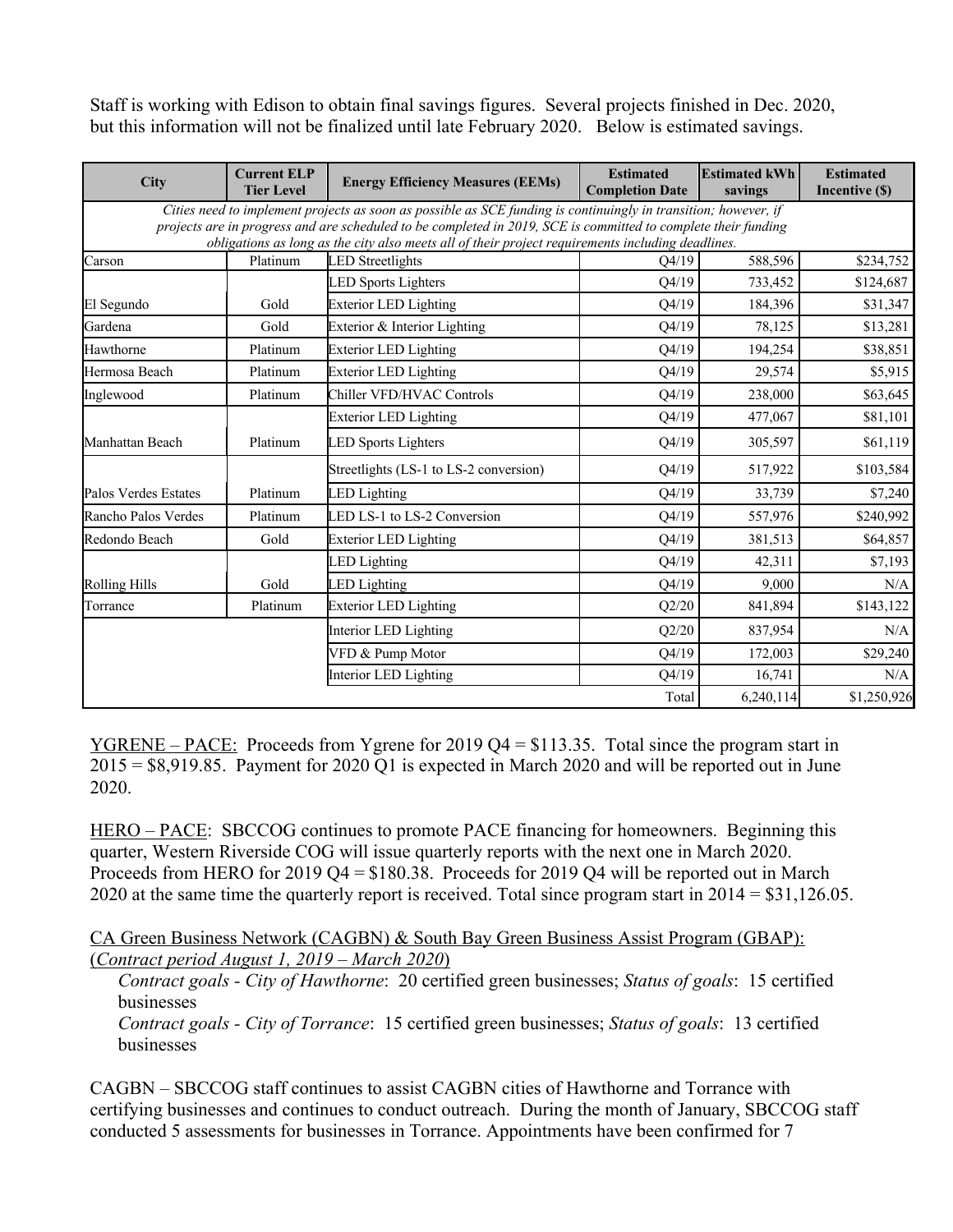additional business assessments next month. SBCCOG staff attended the City of Hawthorne Business Expo on 1/29/20 and the California Green Business Network Meeting on 1/21/20.

As businesses are certified through CAGBN, they also become GBAP participants. GBAP by city: Torrance (58), Lawndale (27), Hawthorne (38), Redondo Beach (16), El Segundo (15), Gardena (15), Carson (12), Inglewood (10), Manhattan Beach (8), Palos Verdes Estates (7), Rancho Palos Verdes (7), Hermosa Beach (5), Rolling Hills Estates (4), Lomita (3), Lennox (2), and Los Angeles County – Community of Westmont (1) for a total of  $227$  businesses in the program as of the end of January 2020.

#### **Water Conservation**

West Basin Municipal Water District Programs (West Basin) *Contract year is July 1, 2019 through June 30, 2020* 

#### Task 1. Educational Outreach Support

*Exhibit Events*

*Contract goal:* 100 exhibit events, presentations, workshops, networking opportunities, etc. *Status of goal:* 78 exhibit events, presentations, workshops, networking opportunities, etc. as of the month of January

#### *Water Bottle Filling Station Program*

*Contract goal:* To assist with identifying locations for stations. *Status:* Public sites are eligible to install two (2) water bottle filling stations per Tax ID.

In January, SBCCOG staff promoted the program at the City Manager's Meeting

#### Task 2. Support for Workshops & Events

#### *Educational Classes*

*Contract goal*: minimum of 5 and a maximum of 10 *Status of goal*: 4 completed; 2 additional classes scheduled – March 5 in Carson; May 21 in Culver City; working on scheduling one in Harbor City/Harbor Gateway

#### *Rain Barrel Giveaway*

*Contract goal*: 5 events

*Status of goal*: 2 completed; 1 scheduled on February 15 (Hermosa Beach), and 1 scheduled on March 7 (Gardena); 1 scheduled on April 25 (Inglewood)

# Task 3. Cash for Kitchens

*Contract goal*: Target 73 commercial kitchens. *Status of goal*: 1 water survey completed

Staff met with West Basin to discuss Cash for Kitchens program which is relaunching in Jan. 2020. SBCCOG staffs' focus is to follow up with kitchens already engaged since July 1, 2019.

#### Task 4. IRWMP & Measure W Assistance

*Contract goal:* Assist West Basin as needed, including attendance at meetings, taking notes, assisting with reports, etc.

*Status of goal:* Staff has been attending meetings.

Task 6. Disadvantaged Communities (DAC) Water-Energy Savings Program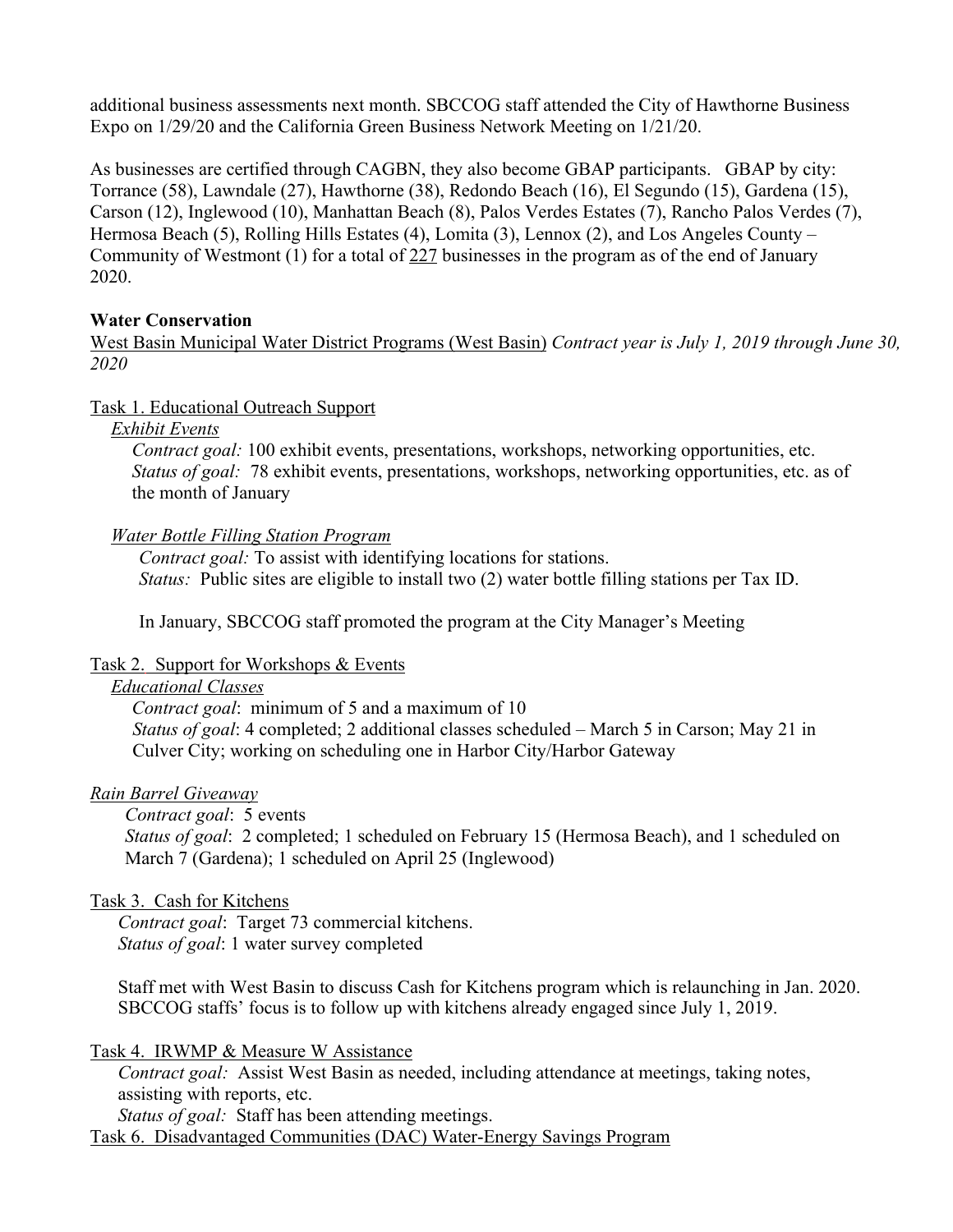*Status:* SBCCOG staff, WBMWD staff, and WBMWD consultant (Allegra) met on January 23 to discuss the "Change and Save" program which will be relaunched on February 10. Weekly checkin phone call meetings have been scheduled with the consultant, WBMWD, and the SBCCOG.

Torrance Water *Contract year is July 1, 2019 through June 30, 2020*

Task 1: Support for educational classes - California Friendly Landscape Training (CFLT) or Turf Removal (TR) Class and community events *(This goal is dependent upon Torrance establishing classes). Contract goal:* as requested *Status of goal:* 6 completed; 2 scheduled – one on February 22 and one on April 18.

Task 2: Cash for Kitchens

*Contract goal:* 10 new commercial kitchens; 10 follow-up site visits *Status of goal: 2* water survey completed; 6 follow-up site visits completed

Water Replenishment District of Southern California (WRD)

*Contract year is July 1, 2019-September 30, 2020.* Ongoing promotion of WRD programs continues through the SBCCOG's e-newsletters, other social media channels, and events during the month of January.

Sanitation Districts of LA County (LACSD) *Contract year is July 1, 2019-June 30, 2020*

*Contract goal:* 100 exhibit events, workshops, networking opportunities, etc. *Status of goal:* 78 exhibit events, presentations, workshops, networking opportunities, etc. as of Jan *Contract goal:* 1 training for SBCCOG Volunteers on LACSD programs - *Status of goal*: **GOAL MET**

*Contract goal:* Schedule up to 3 Sanitation Districts-related presentations *Status of goal:* 1 has been completed

SBCCOG staff continues to reach out to community organizations to schedule presentations. In addition, SBCCOG staff coordinates with LACSD regularly to promote their programs.

Los Angeles Department of Water and Power (LADWP) *Contract year is January 1-December 31, 2020.*

*Contract goals*:

- 8-12 targeted special exhibit events *Status of goal*: 1 completed
- 1 training for SBCCOG Volunteers on LADWP programs *Status of goal*: To be scheduled after March 2020.
- 6-8 commercial kitchens to be identified for water assessments and conservation training *Status of goal*: Staff continues to identify locations.

SBCCOG staff participated in the San Pedro Chamber of Commerce's Business Expo on January 30th and promoted LADWP programs.

# **Transportation**

Shared Mobility Program (*Contract period July 1, 2019 – June 30, 2022*)

*Contract goals*: 72 outreach events; 36 vanpool or rideshare meetings or events; 8 Marketing/Media Survey Engagements

*Status of goals*: 52 outreach events; 3 vanpool or rideshare meetings; 1 Survey Engagement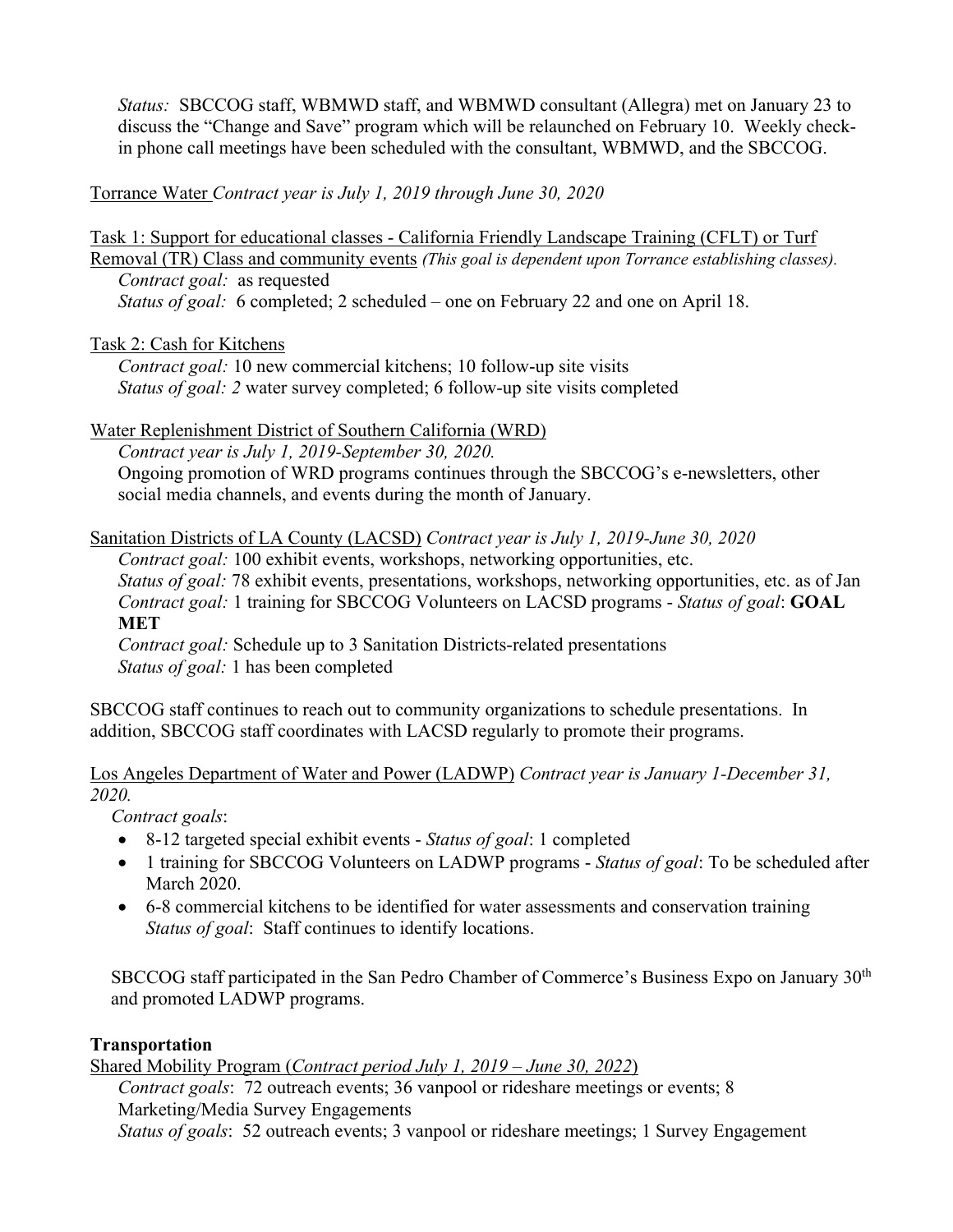Metro Shared Mobility materials were distributed at 5 SBCCOG Outreach events. SBCCOG met with Metro staff for a formal briefing on the Metro Shared Mobility Program; collateral materials were reviewed and creative ideas to support the SBCCOG's scope of work with both other SBCCOG programs and those of Metro were shared. SBCCOG staff continued to follow-up on the City of Torrance's Rideshare event as well as the City of Carson's Rideshare and Vanpool event. Work continued to design survey instruments for posting on the SBCCOG website and social media channels.

# Metro Express Lanes (MEL) *(Contract period Nov. 15, 2019 – Nov. 14, 2020)*

In January, the SBCCOG staff distributed MEL materials at 5 outreach events. Preparation began to provide Metro's MEL Outreach Team with a South Bay event calendar that will be used to schedule the MEL outreach van at community events.

# II. MARKETING, OUTREACH, & IMPLEMENTATION

Workshops, Trainings, & Exchanges

The following chart provides an overview of all registration events held in January 2020:

| Event<br>Date | <b>Event Name</b>                                                     | No. Attended/No.<br>of RSVPs | Marketing Info. (how did they hear about the Workshop)                                                                                                                                                                    | <b>Staff</b><br>Lead |  |
|---------------|-----------------------------------------------------------------------|------------------------------|---------------------------------------------------------------------------------------------------------------------------------------------------------------------------------------------------------------------------|----------------------|--|
| 1/18/2020     | Rain Barrel Distribution – El<br>Segundo (260 barrels<br>distributed) | 150/294                      | Comm. Org./Event: 7, Door Hanger: 6, Flyer: 43, Newspaper:<br>4, Online Calendar: 7, Other Social Media: 15, Postcard: 43,<br>SBESC Email: 112, West Basin Social Media: 20, West Basin<br>Website: 16, Word of Mouth: 21 | CS. CW               |  |
| 1/25/2020     | Turf Removal Class - Torrance                                         | 12/22                        | Email: 9, Local Publication: 2, Website: 11                                                                                                                                                                               | CW                   |  |

# Outreach Events

In January

- 3 Community Events
- 1 residential workshop

For the period July 1, 30 2019 through January 31, 2020

- 25 community events
- 9 business events
- 0 presentation

# **Media**

Social Media (*during the month of January*)

- SBCCOG -- Totals for Social Media (SBCCOG) *(top tweet – right)*
	- o Twitter: 239 followers total, 2,700 impressions\*
	- o Facebook: 116 likes total, 39 impressions
- SBESC -- Totals for Social Media *(top tweet – right)*
	- o Twitter: 552 followers total, 3,100 impressions\*
- 5 networking opportunities
- 1 business event
- 13 residential workshops
- 26 networking opportunities

**Top Tweet** earned 359 impressions

1st #sbccogGA2020 speakers confirmed:

Keith Kauffman, @RedondoBeachPD Police Chief discussing public safety & the #homeless

John Keisler, @LBEconDev Economic Development Director, discussing economic development, #loT, & finance

Learn more & RSVP here: ow.ly/9Szd50xRp6v

13-1 ♥1